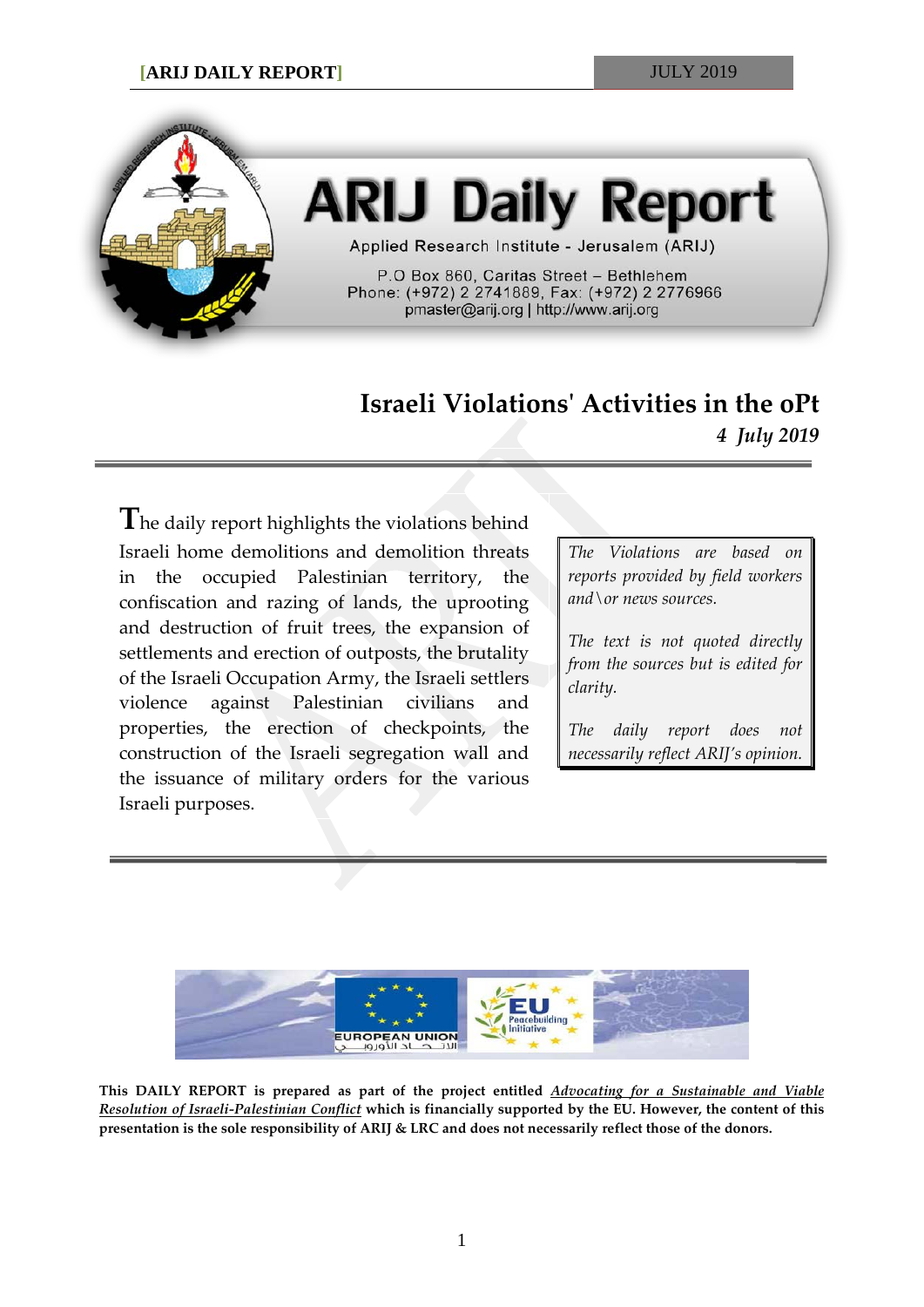#### **Israeli Arrests**

• The Israeli Occupation Army (IOA) detained five Palestinians from the northern West Bank Governorate of Jenin. The IOA conducted a raid in Burqin town, southwest of Jenin, detaining two former prisoners. The IOA also detained two more during a predawn raid that triggered confrontations in the refugee camp of Jenin. During ensuing confrontations, some local youngsters who protested the raid got suffocated due to inhaling the toxic gas fired at them by the IOA. Another Palestinian was rounded up from the city of Jenin. (WAFA 4 July 2019)

### **Israeli Settler Violence**

• Israeli Minister of Agriculture [Uri Ariel,](https://imemc.org/?s=uri+ariel) guarded by a special forces unit of the Israeli occupation police stormed Al-Aqsa Mosque, via the Moroccan Gate, and performed Talmudic rituals. At around 7:30am , the Israeli Occupation Army (IOA) were deployed at the mosque gates and in its courtyards, securing the raid by settlers headed by Ariel. Ariel was guarded by the Israeli Occupation Army (IOA) as he performed Talmudic rituals. The IOA imposed restrictions on Palestinian entry into the mosque, seizing their personal IDs. (IMEMC 4 July 2019)

### **Home Demolition & Demolition threats**

- The Israeli Occupation Army (IOA) stopped the construction work on a car wash, seized a vehicle and building material and imposed a high fine on the owner in Yatta area, in the southern West Bank Governorate of Hebron. The IOA stopped the construction work on a car wash belonging to a Palestinian resident who was identified as 'Issa Abu 'Eram, under the pretext that the area is classified as Area C, under full Israeli administrative and military control. The IOA further confiscated a vehicle and building material as well as imposed a fine of NIS20,000 (approximately \$5,591.32) on the owner. (WAFA 4 July 2019)
- The Israeli Occupation Authorities (IOA) notified about its intentions to demolish a number of homes on Wadi Qaddoum neighborhood in the East Jerusalem town of Silwan. The demolition orders were